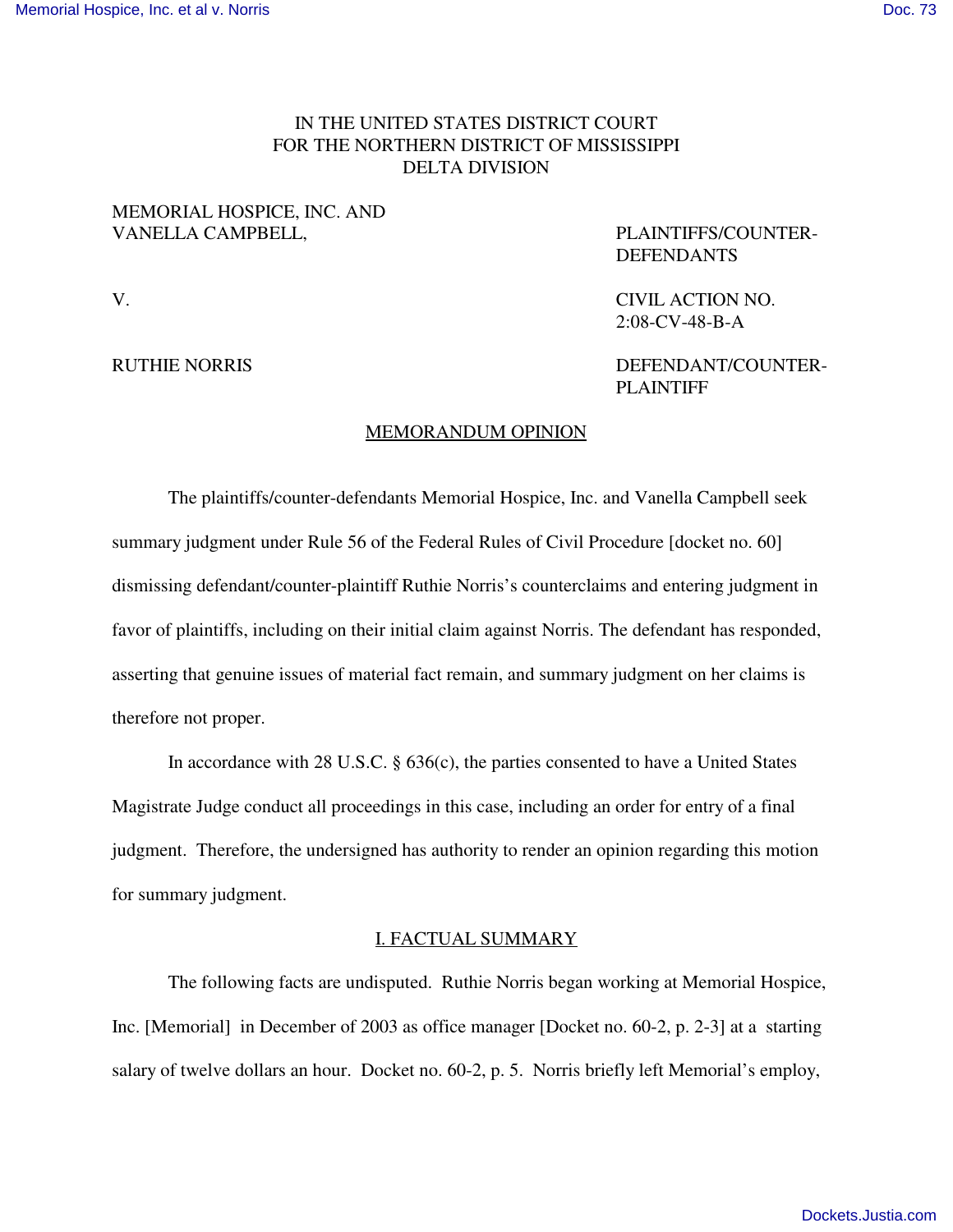but returned, and in late 2005 or early 2006, she was given the title of executive director. Docket no. 60-2, p. 6. Norris terminated her employment with Memorial in May of 2007. At the time she left, her pay rate was twenty-four dollars per hour. Docket no. 60-2, p. 7.

Norris's routine work hours were Monday through Friday from 8:00 a.m. until 4:30 p.m. and occasionally on Saturdays. Docket no. 60-2, p.9. In addition, Norris was on call for Memorial beginning in December 2005. Docket no. 60-2, p. 15. Norris carried the company cell phone and took calls that came in after routine business hours. Docket no. 60-2, p. 15-16. Norris testified that was able to go about her normal activities, and being on call did not other wise preclude her from doing what she wanted around her home. Docket no. 60-2, p. 16-17. She did not, however, like being on call all the time [Docket no. 60-2, p. 18], contending that her ability to go on vacation was restricted despite having national cell phone coverage. Docket no. 60-2, p.17-18. Norris was compensated two hundred dollars (\$200) per pay period for being on call. Docket no. 60-2, p. 17.

During her employment with Memorial, Norris borrowed money from Campbell in an arrangement under which Campbell would loan the money and then take it out of Norris's paycheck. Docket no. 60-2, p. 21-22. Norris testified to borrowing a total of \$ 16,268 that comprised smaller loans in the following amounts:

a) \$8,368 b) \$700 c) \$2500 d) \$1500 e)  $$3000^1$ f) \$200

Norris and Campbell occasionally executed promissory notes regarding the loans, but she was not

<sup>&</sup>lt;sup>1</sup> Docket no. 60-2, p. 23, 25. Norris did not recall receiving the loan for \$3000, but did acknowledge her signature on a promissory note for \$3000. See also Docket no. 60-8.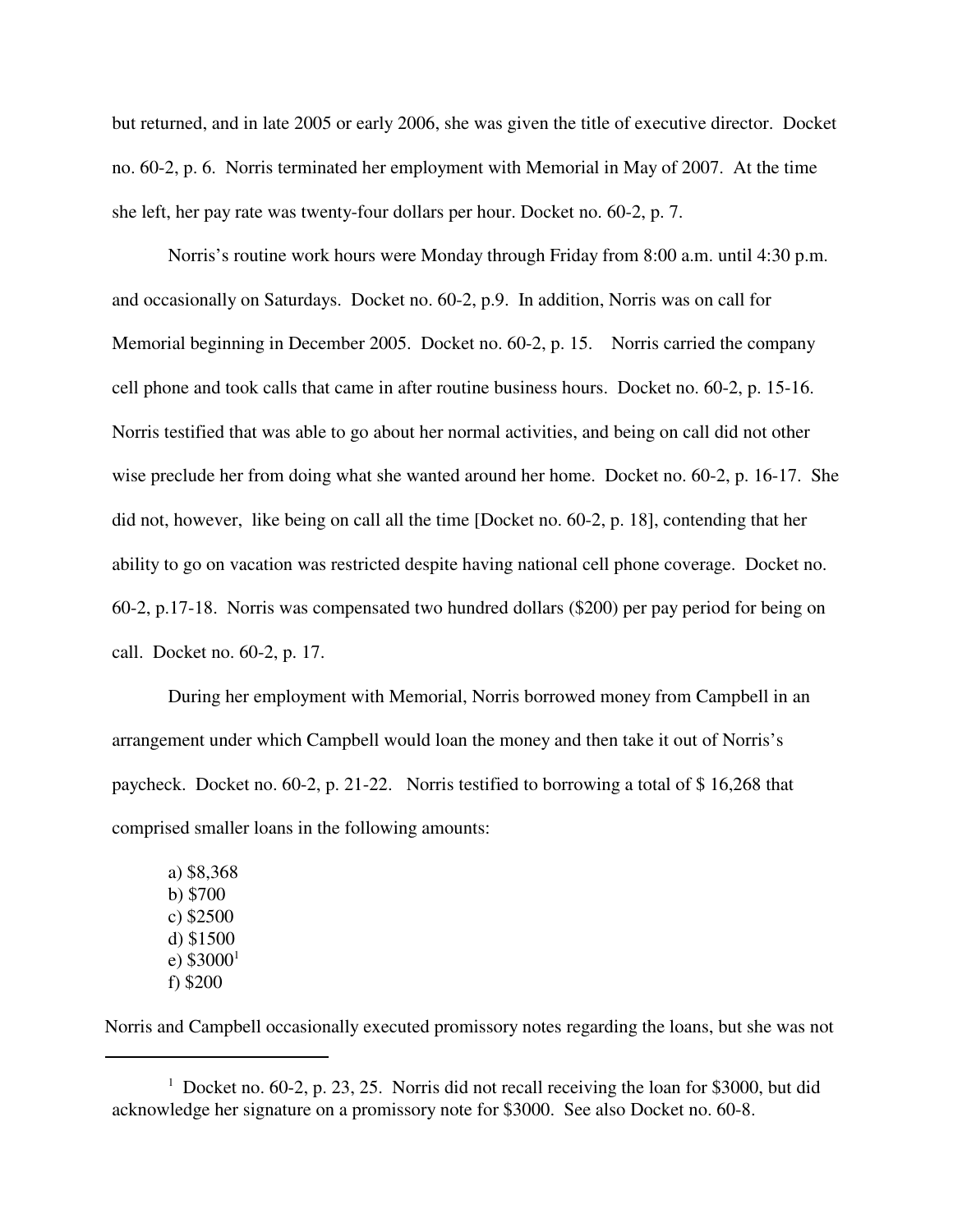always required to sign a promissory note to borrow money. Docket no. 60-2, p. 29.

Initially under the repayment terms Campbell would take one hundred dollars (\$100) out of each paycheck, but Norris eventually requested that she take out three hundred dollars (\$300) per pay period. Docket no. 60-2, p.29. By the time Norris left her employment at Memorial, she had paid back \$10,300 through paycheck withholdings. Docket no. 60-4, p.1-15. Memorial withheld \$2,998.15 from Norris' last two paychecks [Docket no. 60-4, p.15-16] making a total of \$13,298.15 withheld from Norris' paychecks for loan repayments. Memorial contends that Norris still owes it \$3,069.85 – the basis for the original law suit brought by Memorial. Docket no. 61, p. 13. Norris contends that Memorial had no right to retain the amount of \$2,998.15 from her last two paychecks. Docket no. 65, p. 16.

During the time she was employed at Memorial Norris occasionally stayed overnight with Campbell, although she testified that staying with Campbell was not part of her job duties. Docket no. 60-2, p. 39-40. Norris agreed to stay with Campbell because they were friends [Docket no. 60-2, p. 11] beginning around December 31, 2006 when Campbell entered the hospital. Norris testified that she was be compensated for staying with Campbell after Campbell was released from the hospital. Docket no. 60-2, p. 12. She does not recall the total number of days that she stayed with Campbell, only that it was approximately three to four nights per week for four weeks. Docket no. 60-2, p. 12-13. In addition, she testified that she stayed with Campbell from March until May of 2007 on three to four nights a week [Docket no. 60-2, p. 14], providing Campbell with comfort measures during her stays at Campbell's home. Docket no. 60-2, p.14. Norris received \$2,500 in May, 2007 that she claims was a gift from Campbell. Docket no. 60-2, p. 27.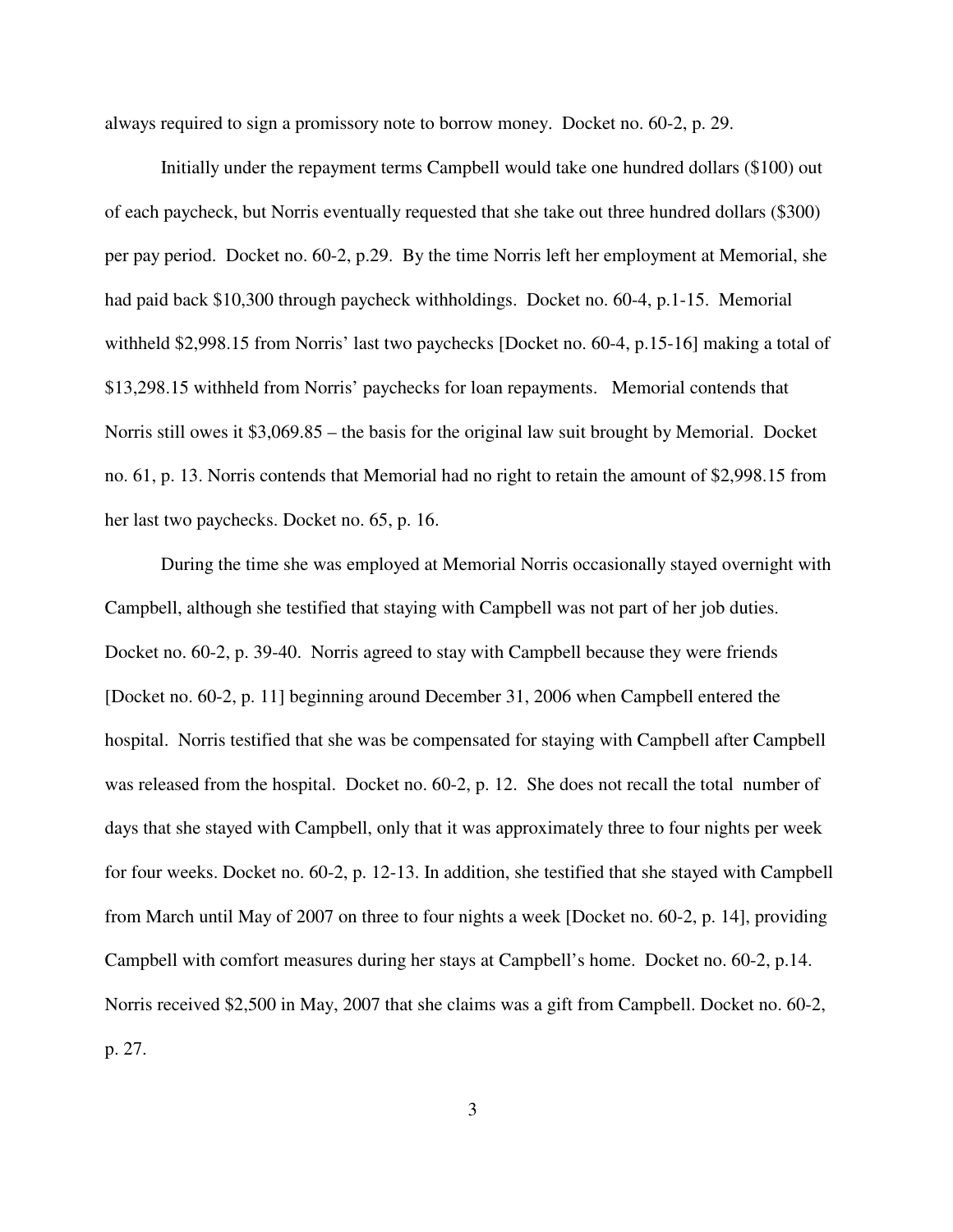#### II. DISCUSSION

#### A. SUMMARY JUDGMENT STANDARD

Summary judgment is appropriate "if the pleadings, the discovery and disclosure materials on file, and any affidavits show that there is no genuine issue as to any material fact and that the movant is entitled to a judgment as a matter of law." Fed. R. Civ. P. 56(c). "The moving party must show that if the evidentiary material of record were reduced to admissible evidence in court, it would be insufficient to permit the nonmoving party to carry its burden." *Beck v. Texas State Bd. of Dental Examiners*, 204 F.3d 629, 633 (5 th Cir. 2000), citing *Celotex Corp. v. Catrett*, 477 U.S. 317, 322 (1986). After a proper motion for summary judgment is made, the burden shifts to the non-movant to set forth specific facts showing that there is a genuine issue for trial. *Anderson v. Liberty Lobby,* Inc., 477 U.S. 242, 249 (1986); *Beck*, 204 F.3d at 633; *Allen v. Rapides Parish School Bd.*, 204 F.3d 619, 621 (5 th Cir. 2000); *Ragas v. Tennessee Gas Pipeline Company*, 136 F.3d 455, 458 (5<sup>th</sup> Cir. 1998). Substantive law determines what is material. *Anderson*, 477 U.S. at 249. "Only disputes over facts that might affect the outcome of the suit under the governing law will properly preclude the entry of summary judgment. Factual disputes that are irrelevant or unnecessary will not be counted." *Id.* at 248. If the non-movant sets forth specific facts in support of allegations essential to his claim, a genuine issue is presented. *Celotex*, 477 U.S. at 327. "Where the record, taken as a whole, could not lead a rational trier of fact to find for the non-moving party, there is no genuine issue for trial." *Matsushita Elec. Indus. Co. v. Zenith Radio Corp.*, 475 U.S. 574, 587 (1986); *Federal Savings and Loan, Inc. v. Krajl*, 968 F.2d 500, 503 (5<sup>th</sup> Cir. 1992). The facts are reviewed drawing all reasonable inferences in favor of the nonmoving party. *Allen*, 204 F.3d at 621; *PYCA Industries, Inc. v. Harrison County Waste Water*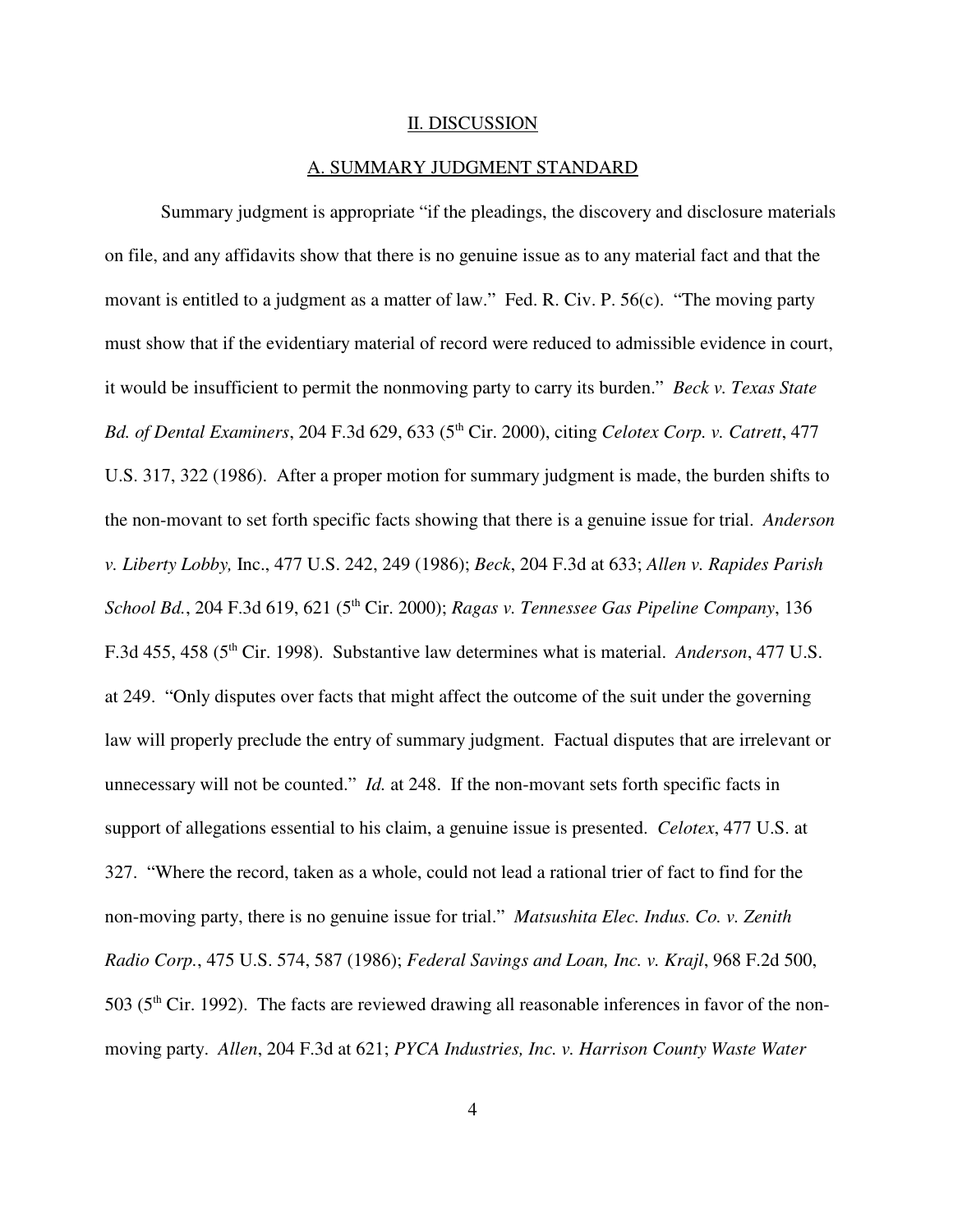*Management Dist.*, 177 F.3d 351, 161 (5 th Cir. 1999); *Banc One Capital Partners Corp. v. Kneipper*, 67 F.3d 1187, 1198 (5<sup>th</sup> Cir. 1995). If the moving party meet its burden, the nonmovant must identify specific facts demonstrating there is a genuine issue for trial. *Little v. Liquid Air Corp.*, 37 F.3d 1069, 1075 (5 th Cir. 1994); *see Edwards v. Your Credit, Inc.*, 148 F.3d 427, 432 (5<sup>th</sup> Cir. 1998). Unsubstantiated assertions, improbable inferences and unsupported speculation are not sufficient to defeat a motion for summary judgment. *Nuwer v. Mariner Post-*Acute Network, 332 F.3d 310, 313 (5<sup>th</sup> Cir. 2003) (internal citations omitted). In the absence of proof, the court does not "assume that the nonmoving party could or would prove the necessary facts." *Little*, 37 F.3d at 1075.

## B. ACTIONABLE CLAIMS UNDER THE FAIR LABOR STANDARDS ACT [FLSA]

Norris made counterclaims against the Memorial under the FLSA, 29 U.S.C. §201, et seq. [Docket no. 9], alleging that Memorial did not pay her for the time that she worked and did not pay her overtime for the hours she worked in excess of forty hours per week. Docket no. 9, p. 18- 19.

## 1. SERVICES SUPPLIED TO CAMPBELL

The employee bringing a claim for unpaid overtime compensation and liquidated damages has the burden of proving that she performed the work for which she was not properly compensated. *Anderson v. Mt. Clemmons Pottery Co.*, 328 U.S. 680, 686-87 (1946). If the employer's records are properly kept and accurate, the employee may easily meet this burden. *Mt. Clemmons*, 328 U.S. at 687. When, however, the employer does not keep such records, the employee may meet the burden if she proves that she has performed work for which she was improperly compensated, and she produces sufficient evidence to show the extent of that work as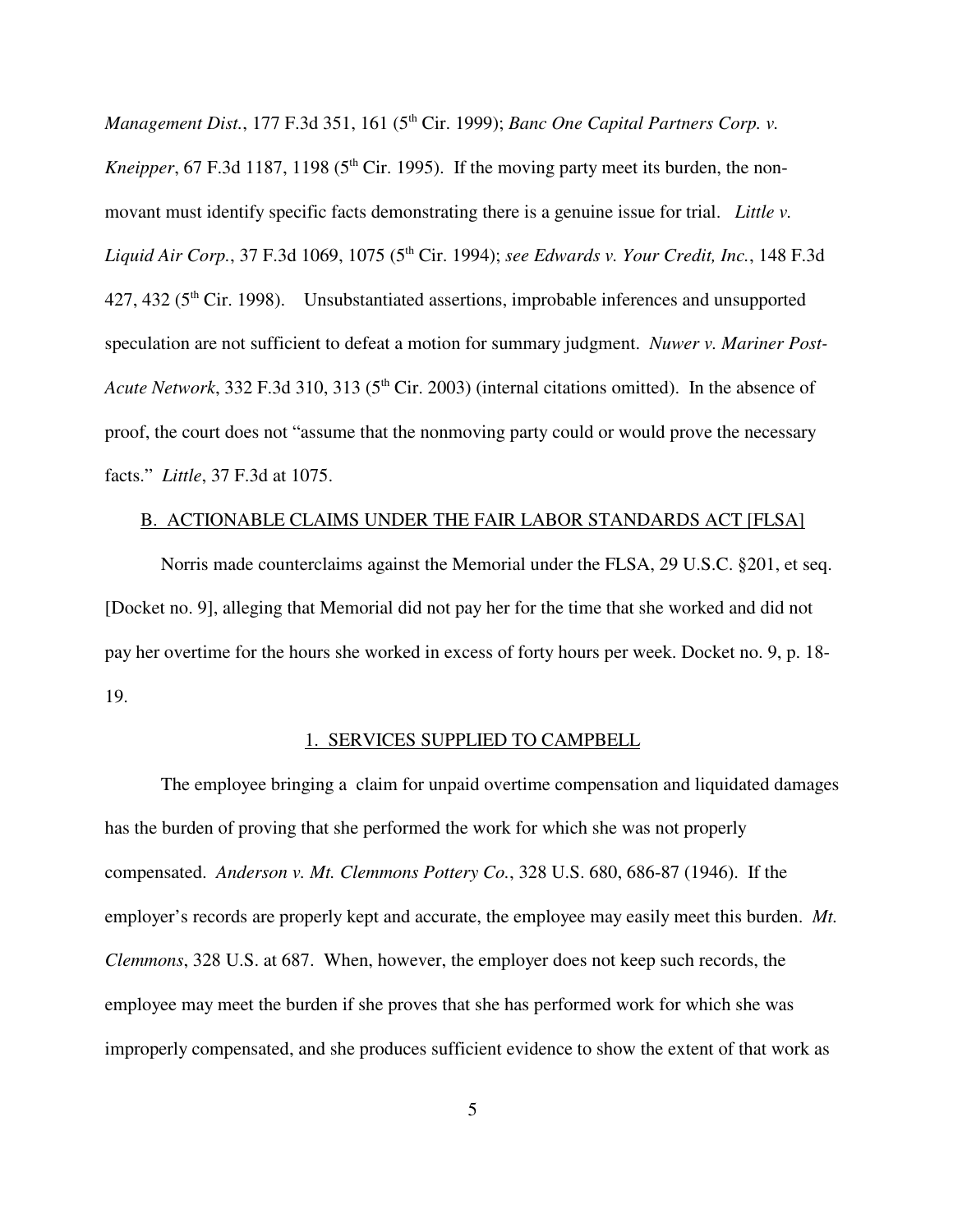a matter of a just and reasonable inference. *Id.*; *Beliz v. W.H. McLeod & Sons Packing Co.*, 765 F.2d 1317, 1330 ( $5<sup>th</sup>$  Cir. 1985). The burden then shifts to the employer to provide either specific evidence as to the amount of work performed or evidence to negate the reasonableness of the inference that can be drawn from the employee's evidence. *Mt. Clemmons*, 328 U.S. at 687-88; *Beliz*, 765 F.2d at1330.

Norris claims that she was not compensated for the time that she spent with Campbell at her home in January 2007 and March through May, 2007. Neither Campbell nor Memorial kept any records of the time that Norris stayed with Campbell. Norris described the time that she spent with Campbell and the services that she provided. Thus, the burden has shifted to Memorial to negate any inference created by Norris regarding the services she provided and whether she was due compensation and to what extent. There remains a genuine issue of material fact as to whether Memorial has met this burden; therefore, the court cannot grant the plaintiff/counterdefendants' motion for summary judgment on this issue.

## 2. COMPENSATION FOR ON-CALL TIME

The Supreme Court has held that time spent on call is compensable under the FLSA. *Clay v. City of Winona, Mississippi*, 753 F. Supp. 624, 627 (N.D. Miss. 1990), citing *Skidmore v. Swift & Co.*, 323 U.S. 134, 136-37 (1944). The Court has not attempted to, nor can it, lay down a legal formula to resolve cases so varied in facts. *Skidmore*, 323 U.S. at 136. Whether time spent waiting is compensable under the FLSA is a question of fact. *Id*. At 136-37; *See also Armour & Co. v. Wantock*, 323 U.S. 126, 133 (1944)("Whether time is spent predominantly for the employer's benefit or for the employee's is a question dependant upon all circumstances of the case."). The factual inquiry requires review of the following factors; (a) the agreements between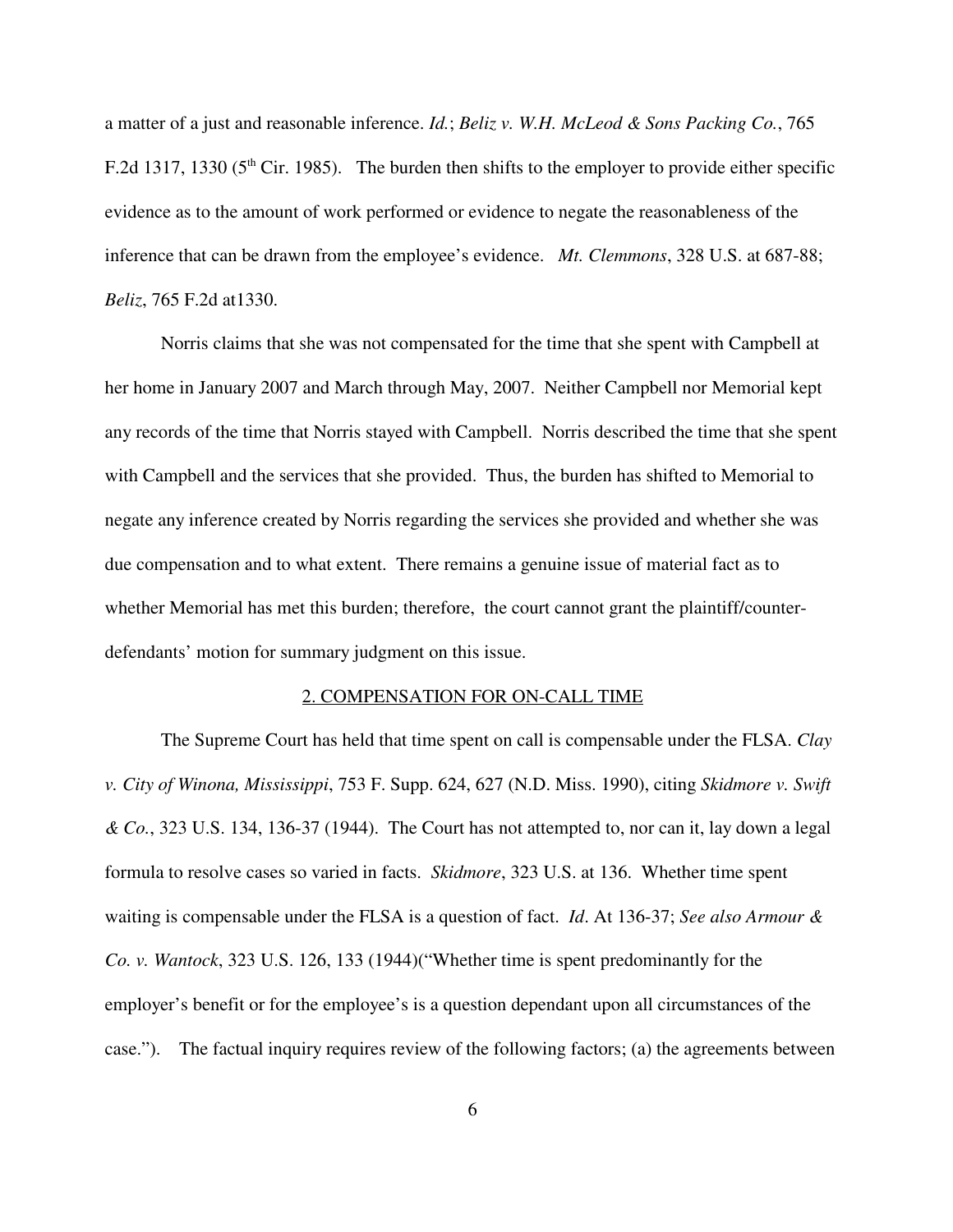the parties; (b) analysis of the practical construction of the working agreements by the parties' conduct; (c) consideration of the nature of the service and its relation to waiting time; and (d) all of the surrounding circumstances. *Skidmore*, 323 U.S. at 137.

The courts have fashioned a "waiting to be engaged" doctrine to make it possible to determine whether on-call workers deserve compensation under the FLSA. *Hafferty v. Pulse Drug Company, Inc.*, 864 F.2d 1185, 1189 (5 th Cir. 1989). Moreover, the federal regulations at 29 C.F.R. 785.14-.17 (2008) have codified and elaborated upon the waiting to be engaged doctrine. The critical inquiry is whether the employee who is on call can use the time effectively for his or her own purposes. *Hafferty*, 864 F.2d at 1189; 29 C.F.R. §§ 785.16, 785.17; *see also Clay*, 753 F.Supp. at 628.

Employees who have received compensation for idle time generally have had no freedom at all. *See, e.g., Bright v. Houston Northwest Medical Center Survivor, Inc.*, 888 F.2d 1059 (5 th Cir. 1989). On the other hand, employees with the freedom to sleep, eat, watch television, entertain guests and leave their home, as long as coverage arrangements were made, were not entitled to on call compensation. *See, e.g., Hafferty*, 864 F.2d at 1190 (internal citations omitted).

Whether the compensation that Norris received was adequate for the amount of time she spent on call is an issue of fact. Norris testified that although she could do many of her normal activities, she was unable to go on vacation and did not like being on call all the time. There remains a material issue of genuine fact as to whether Norris had freedom under the on-call schedule as required under the waiting to be engaged doctrine. Consequently, the court denies the plaintiff/counterdefendants' motion for summary judgment on this issue.

## C. BREACH OF CONTRACT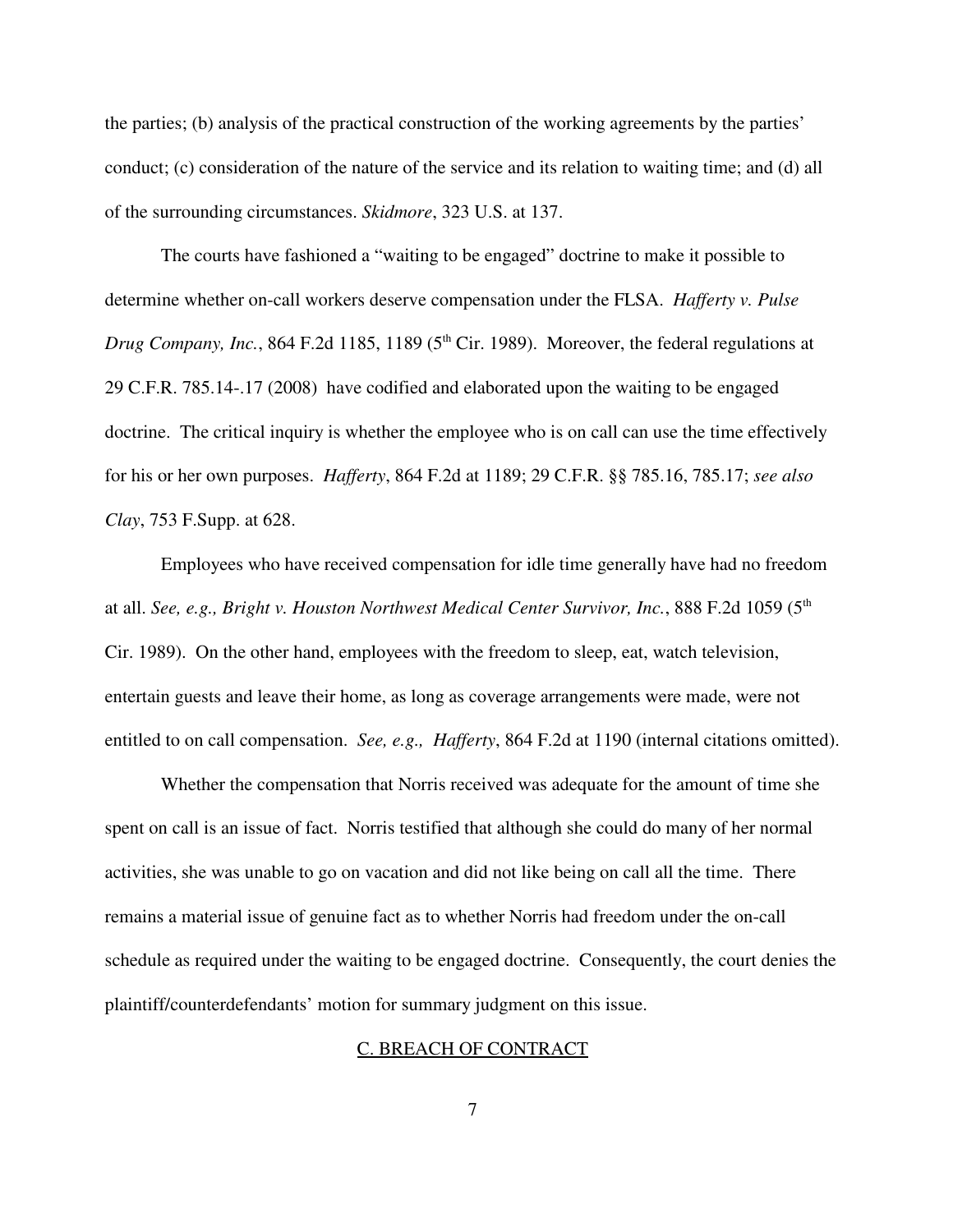Oral contracts are enforceable in Mississippi when they satisfy the legal requirements*. Ladner v. Manual*, 744 So.2d 390, (Miss.App. 1999), citing *R.C. Construction Co., Inc. v. National Office Systems, Inc.*, 622 So. 2d 1253, 1255 (Miss. 1993). The existence of an oral contract is an issue of fact. *Id.* Further, it is a basic tenet of contract law that a contract requires an offer and acceptance. *Id.,* citing *Houston Dairy, Inc. v. John Hancock Mut. Life Ins. Co.*, 643 F.2d 1185, 1186 (5<sup>th</sup> Cir. 1981).

The defendants rely on *Vannoy v. Saks, Inc.*, 87 Fed.Appx. 349, 353 (5 th Cir. 2004) for the premise that Mississippi law does not recognize a binding obligation when the oral promise is indefinite. Docket no. 61, p.14. The court, however, finds that *Vannoy* is not applicable in the instant case as the statement regarding vague promises not being enforceable was made in reference to the application of promissory estoppel. Norris is asserting a claim of breach of an oral contract; not arguing for the application of promissory estoppel. Moreover, Norris's claim is factually closer to *Ladner* than it is to *Vannoy.* Consequently, the applicable law concerns whether there was an offer and an acceptance constituting an oral contract and whether that oral contract is enforceable.

Norris claims that Memorial breached its oral employment contract with her by retaining her earnings in her last two paychecks and by not compensating her for staying with Campbell. Docket no. 65, p. 17. On the first issue, the court is not persuaded that Memorial had the legal right to retain Norris's earnings in order to pay down the debt. Memorial has not presented any legal theory to support its position that retaining Norris's earnings was proper. Promissory notes were not always executed with each debt, and the terms contained within those executed promissory notes are general, vague and do not address the factual situation presented here.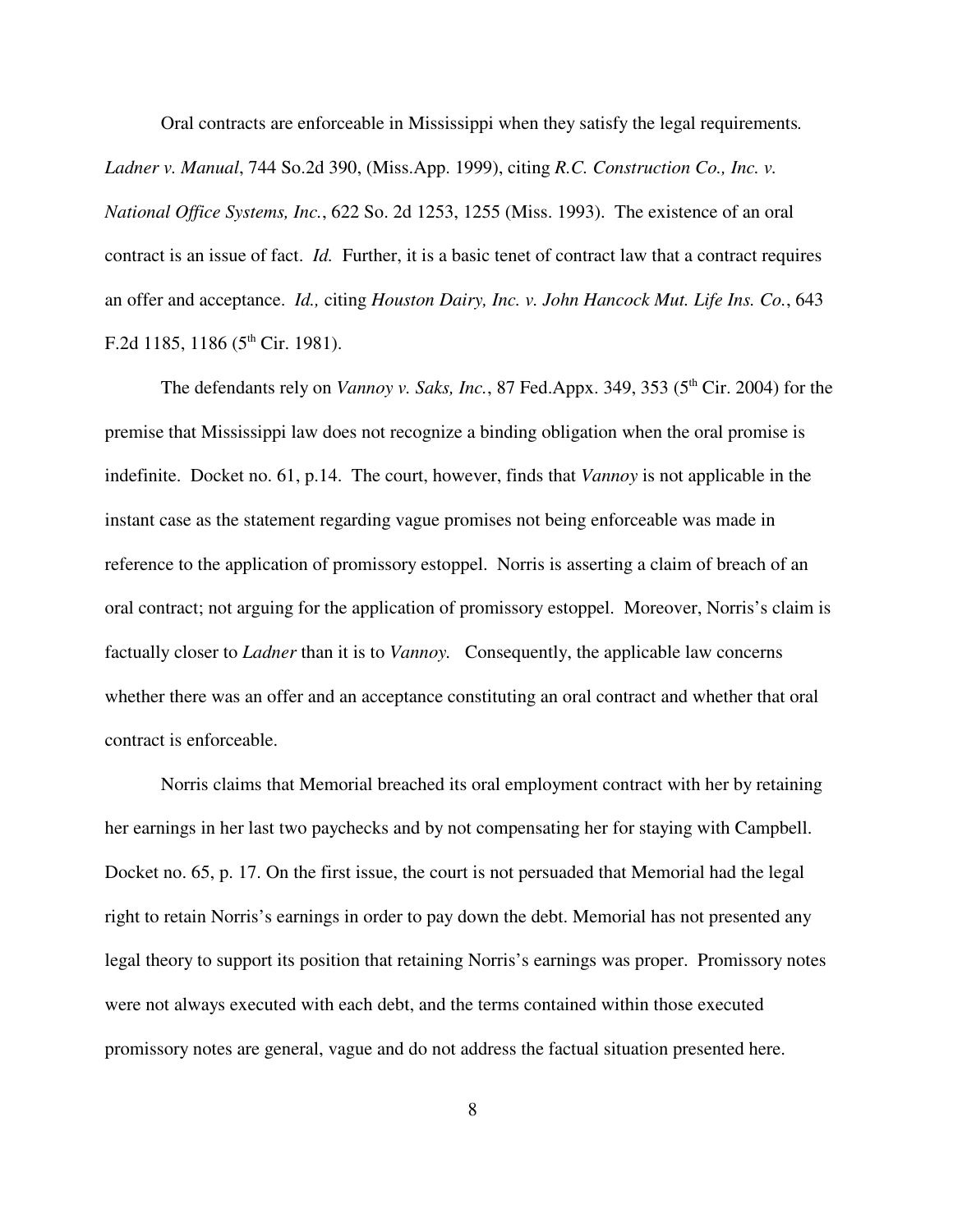Secondly, as discussed above, whether Norris was to compensated for staying with Campbell and the terms of any compensation is a question of material fact, which must be resolved by the jury. Consequently, the plaintiffs/counterdefendants' motion for summary judgment on this issue is denied.

### D. FRAUD

To establish fraud under Mississippi law , the plaintiff must prove (1) a representation, (2) the representation's falsity, (3) the representation's materiality, (4) the speaker's knowledge of the falsity or ignorance of the truth, (5) the speaker's intent that it should be acted upon by the hearer and in the manner reasonably contemplated, (6) the hearer's ignorance of the representation's falsity, (7) the hearer's reliance on its truth, (8) his right to rely thereon, and (9) his consequent and proximate injury. *Franklin v. Lovitt Equipment Co., Inc.*, 420 So.2d 1370, 1373 (Miss. 1982). Moreover, these elements must be shown by clear and convincing evidence. *Id.*

Norris claims that fraud occurred because she was promised compensation for staying with Campbell and that she did not receive any compensation. Memorial states that the \$2,500 Norris received from Campbell was not merely a gift, but compensation for staying with her. Moreover, Memorial relies on the fact that Norris acknowledges that she was willing to stay with Campbell in part due to friendship. Neither party has presented sufficient evidence to resolve the numerous contradictory facts. The jury must decide whether the promise of compensation was a material fact that Norris relied upon in agreeing to stay with Campbell. The court denies the plaintiffs/counterdefendants' motion for summary judgment on this issue.

## E. CONVERSION, EXTORTION, ABUSE OF LEGAL PROCESS AND CIVIL CONSPIRACY

#### 1. CONVERSION AND EXTORTION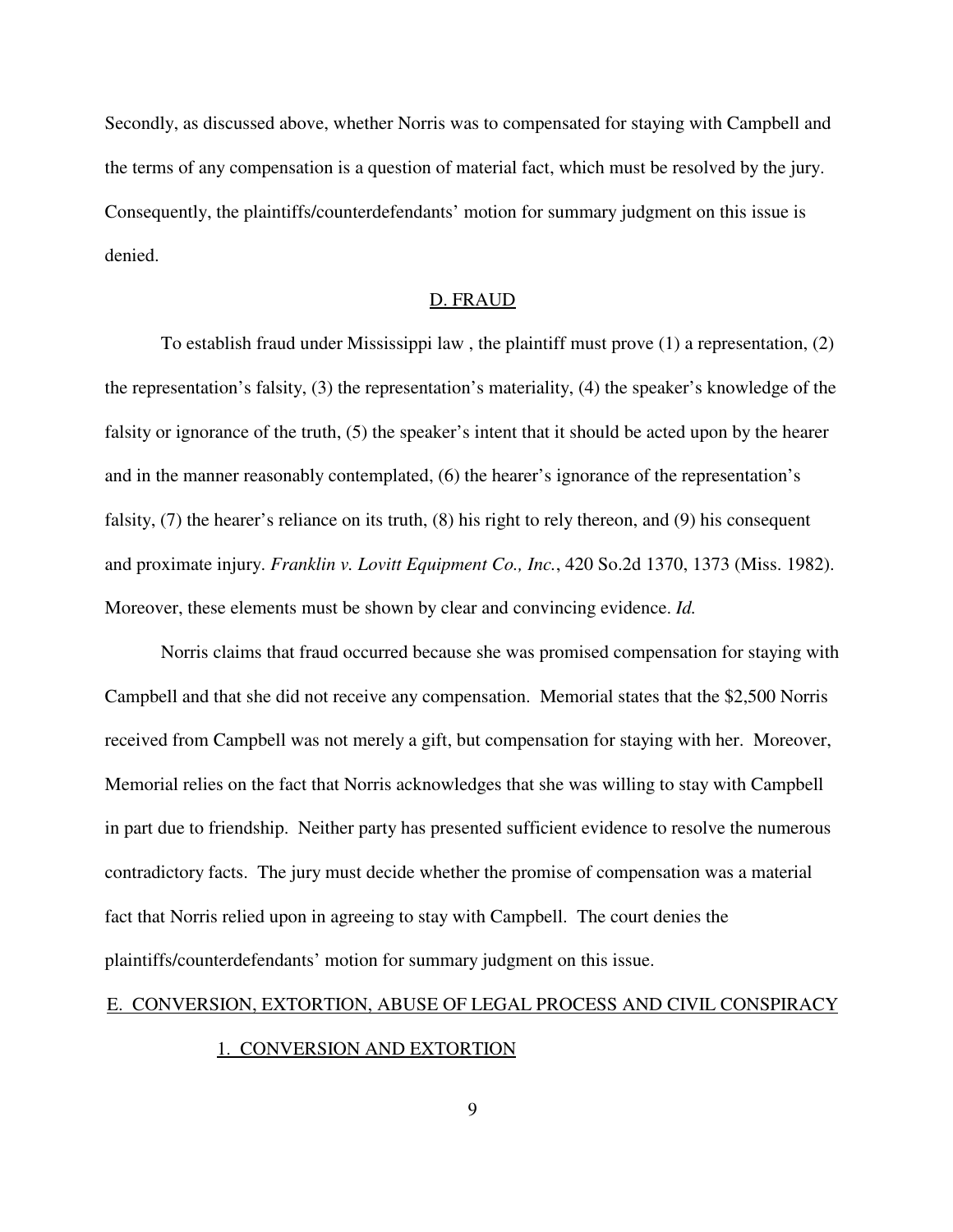Conversion requires an intent to exercise dominion or control over goods which is inconsistent with the true owner's rights. *Union National Life Ins. Co. v. Crosby*, 870 So.2d 1175, 1181 (Miss. 2004). While conversion requires an intentional act, the required intent does not have to be that of a wrongdoer. *Wallace v. United Mississippi Bank*, 726 So.2d 578, 589 (Miss.1988). The intent is to exercise domain or control over the goods which are inconsistent with the true owner's rights. *Id.*

The general definition of extortion includes compelling or coercing by any means which overcome one's power of resistance or gaining by wrongful method. *Fowler v. Burns Intern. Sec. Services, Inc.*, 763 F. Supp. 862, 864 (N.D. Miss. 1991).

As discussed above, the court is not persuaded by Memorial that withholding earnings from Norris' last two paychecks was within its legal rights to obtain repayment on Norris' debt. Thus, a genuine issue of material fact remains as to whether the money retained by Memorial was in fact conversion, a wrongful act. The court denies the plaintiffs/counterdefendants' motion for summary judgment on these issues.

#### 2. ABUSE OF LEGAL PROCESS

Under Mississippi law, abuse of process is the intentional use of the legal process for an improper purpose incompatible with the lawful function of the process by one with an ulterior motive in doing so, with resulting damages. *McCornell v. City of Jackson, Miss.*, 489 F.Supp.2d 605, 610 (S.D.Miss. 2006), citing *Hyde Const. Co. Inc. V. Koehring Co.*, 387 F.Supp. 702, 711-14 (S.D.Miss.1974). Abuse of process is an intentional tort that requires a showing of bad faith. *McCornell*, 489 F.Supp.2d at 611 (internal citations omitted). The elements of an abuse of process claim are that (1) the defendants made an illegal, improper, perverted use of the process,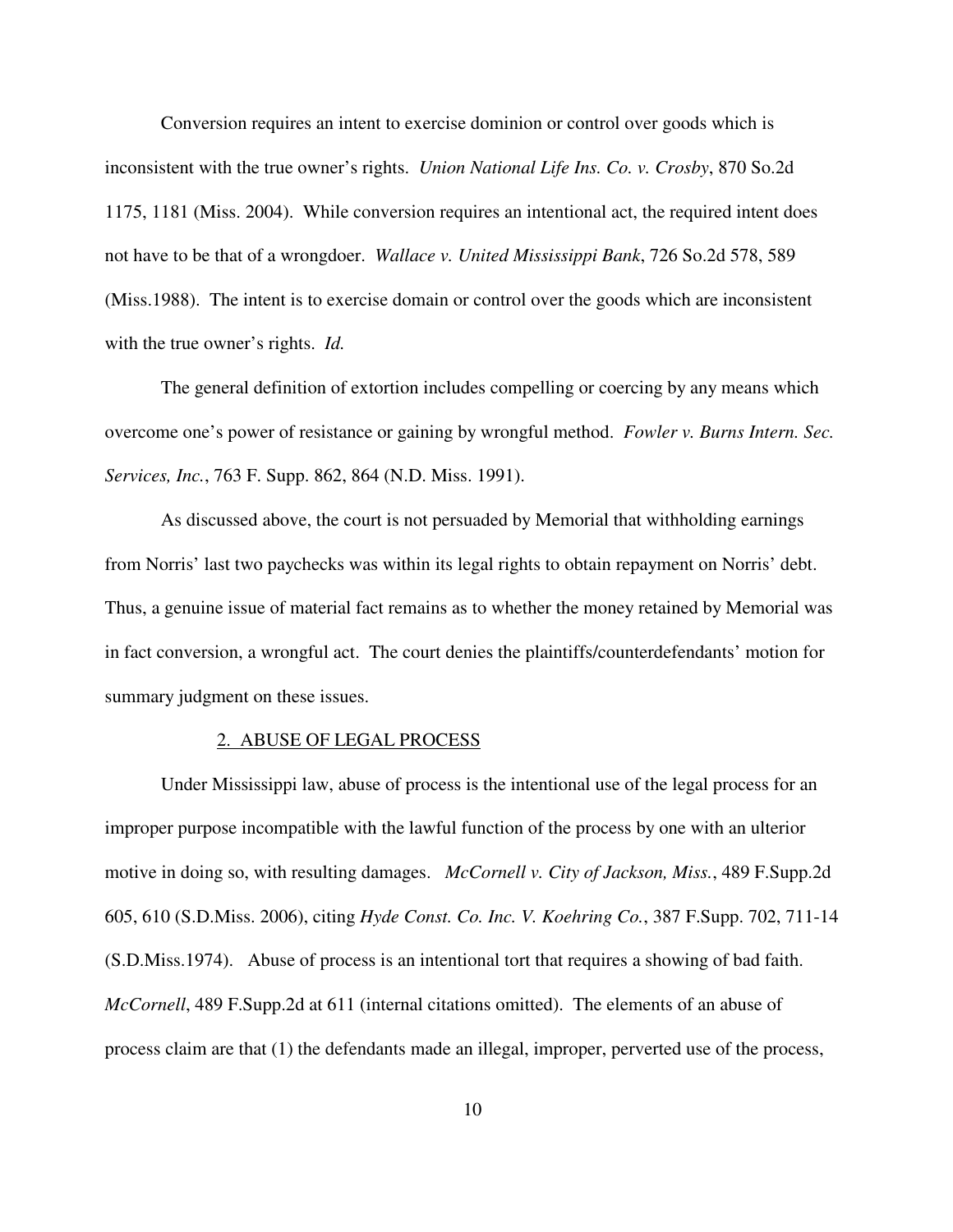(2) they had an ulterior motive or purpose in doing so, and (3) the plaintiff suffered damages. *McCornell*, 489 F.Supp.2d at 611 citing to *State for Use and Benefit of Richardson v. Edgeworth*, 214 So.2d 579, 586 (Miss.1968).

Th the plaintiffs/counterdefendants' initial law suit was to recover the monies owed by Norris. Norris testified to borrowing \$ 16,268 from Campbell, which was not completely repaid at the time that she left her employment at Memorial, regardless of the money reatined by Memorial from Norris's last two paychecks. In filing the initial claim to recover the monies owed, Memorial was within its legal rights to file such a claim and consequently did not engage in an illegal, improper or perverted use of the legal process. Therefore, the court grants the plaintiffs/counterdefendants' motion for summary judgment on this issue.

## 3. CIVIL CONSPIRACY

Under Mississippi law, a conspiracy is a combination of persons for the purpose of accomplishing an unlawful purpose or a lawful purpose unlawfully. *Gallagher Bassett Servs., Inc. v. Jeffcoat*, 887 So.2d 777, 786 (Miss.2004). If a civil conspiracy causes damages, a right of recovery may exist. *Id.* An action for civil conspiracy requires a showing of "'(1) two or more persons or corporations; (2) an object to be accomplished; (3) a meeting of the minds on the object or course of action; (4) one or more unlawful overt acts; and (5) damages as the proximate result.'" *Cooper Tire& Rubber Co. V. Farese*, 423 F.3d 446, 459 (5 th Cir. 2005), quoting *Gallagher Bassett Servs., Inc. v. Jeffcoat*, 887 So.2d at 786.

Memorial claims that it was within its legal rights to retain earnings from Norris's last two paychecks to recover a debt. Again, the court is not convinced that withholding earnings from Norris's last two paychecks was within Memorial's legal rights to obtain repayment on Norris's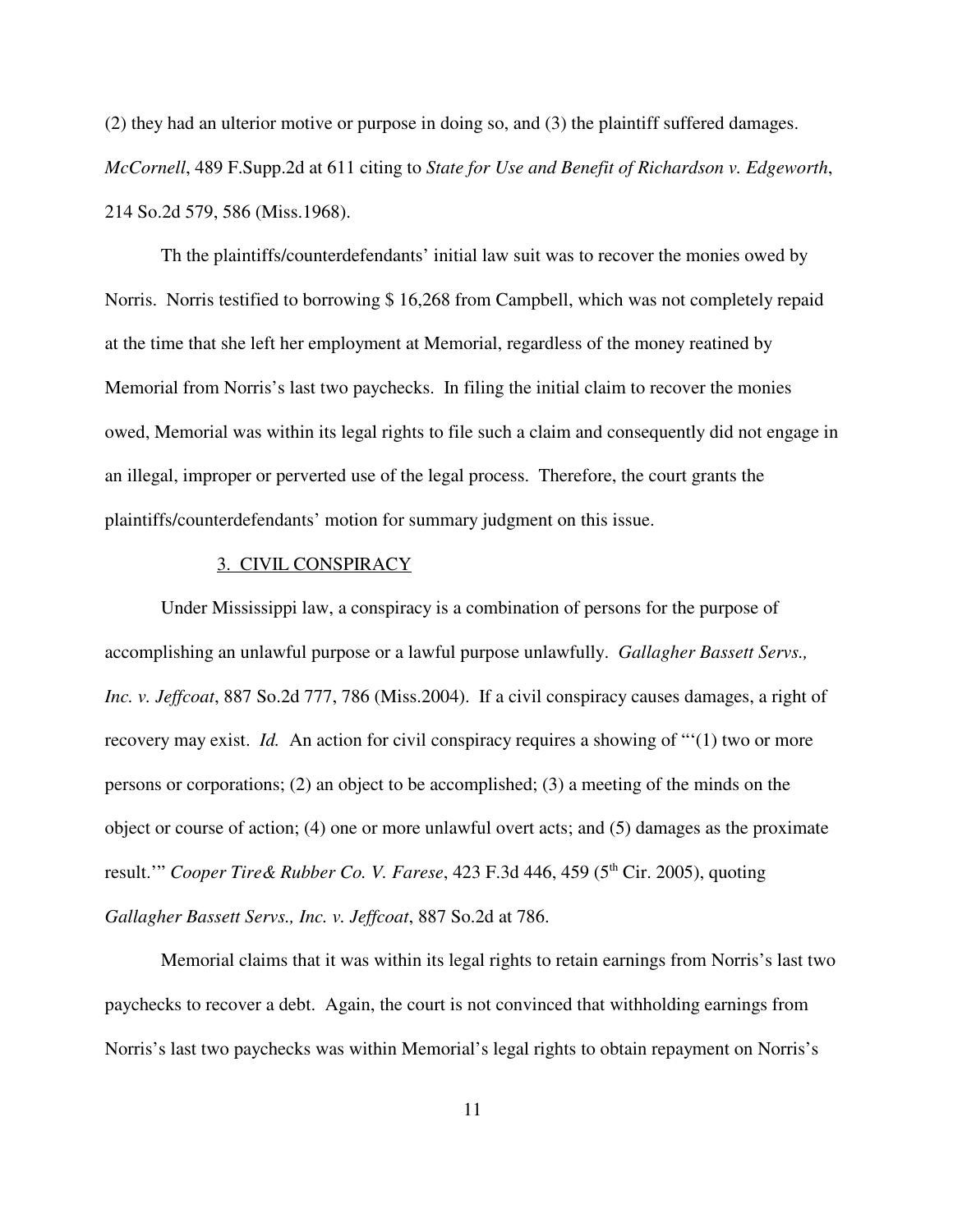debt. As a genuine issue of material fact remains as to whether the money retained by Memorial was an unlawful act, the court denies the plaintiffs/counterdefendants' motion for summary judgment on these issues.

## F. INTENTIONAL INFLICTION OF EMOTIONAL DISTRESS

Norris also contends that Campbell's actions amount to the infliction of emotional distress. Such a claim requires Campbell to show that the conduct complained of was "so outrageous in character, and so extreme in degree, as to go beyond all possible bounds of decency, and to be regarded as atrocious, and utterly intolerable in a civilized community." *Pegues v. Emerson Elec. Co.*, 913 F. Supp. 976, 982 (N.D.Miss.1996), quoting Restatement (Second) of Torts § 46 cmt. d. (1965). Furthermore, "liability clearly does not extend to mere insults, indignities, threats, annoyances, petty oppression, or other trivialities." *Lawson v. Heidelberg Eastern*, 872 F. Supp. 335, 338 (N.D.Miss.1995), quoting Restatement (Second) of Torts § 46 cmt. d. (1965). Damages for such claims are typically not recoverable in employment disputes. *Pegues*, 913 F. Supp. at 982. Rather, "[o]nly in the most unusual cases does the conduct move out of the 'realm of an ordinary employment dispute' into the classification of 'extreme and outrageous,' as required for the tort of intentional infliction of emotional distress." *Prunty v. Arkansas Freightways, Inc.*, 16 F.3d 649, 654 (5th Cir.1994), citing *Dean v. Ford Motor Credit Co.*, 885 F.2d 300, 307 (5th Cir.1989) & *Wilson v. Monarch Paper Co.*, 939 F.2d 1138, 1145 (5th Cir.1991).

Norris has presented no evidence demonstrating that her claims are outside the realm of an ordinary employment dispute. Norris stated that she did not like setting up three way calls and did not like passing along bad news. Docket no. 60-2, p. 34. The court finds these unpleasantries to